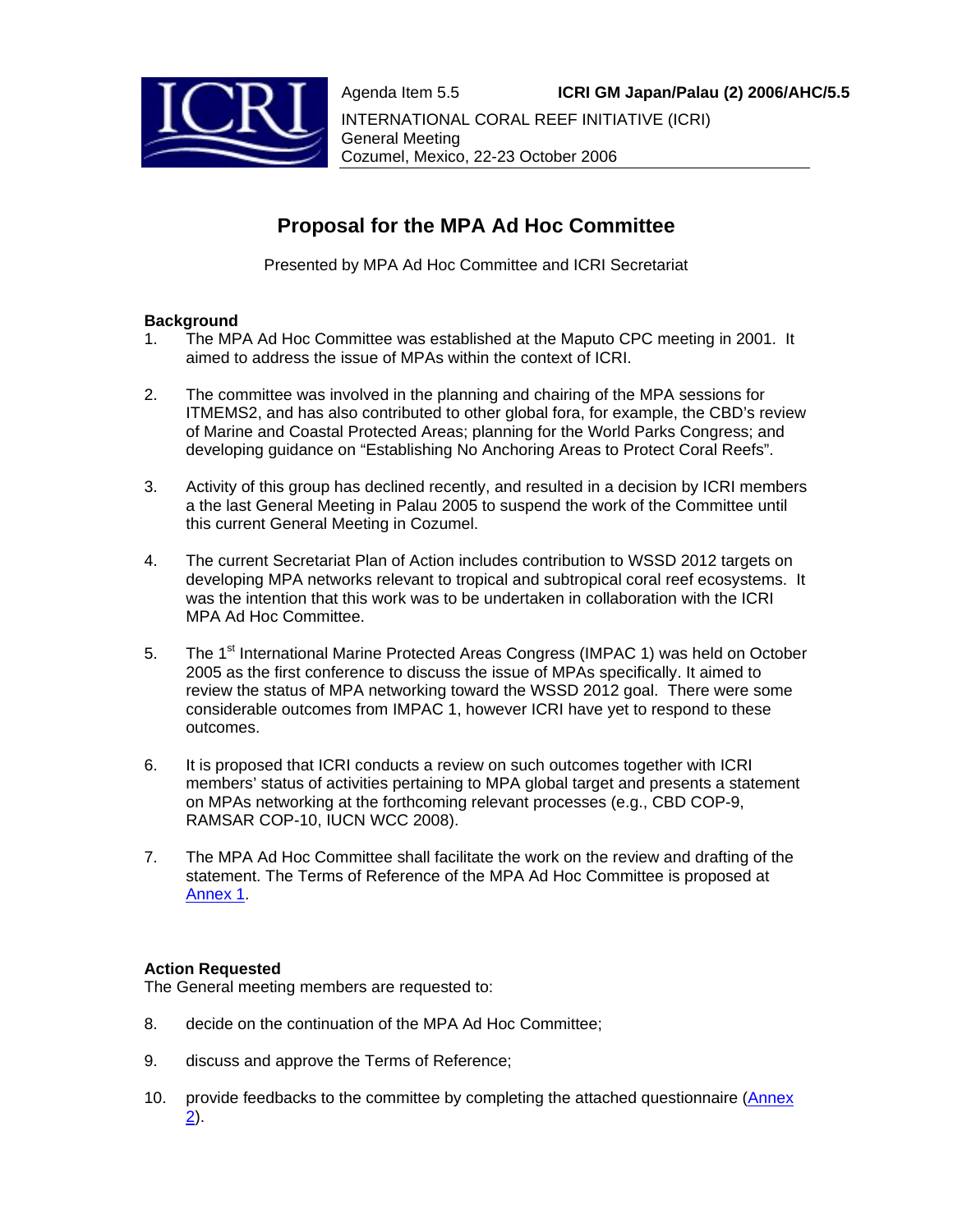### **Annex 1**

## **Proposed Terms of Reference for the MPA Ad Hoc Committee**

- 1. The ICRI MPA Ad Hoc Committee shall facilitate ICRI's work on addressing the WSSD 2012 target on developing MPA networks by:
	- a. reviewing all past MPA related ICRI decisions and ITMEMS recommendations;
	- b. reviewing outcomes of the 1<sup>st</sup> International Marine Protected Areas Congress (IMPAC 1);
	- c. reviewing ICRI members' related activities and respective goals pertaining to MPA global target;
	- d. drafting ICRI statement pertaining to MPA global target.
- 2. The review and draft statement will be provided at next ICRI general meeting and be finalized upon discussion and adoption. The committee shall be disbanded upon completion of current work.
- 3. The MPA Ad Hoc Committee consists of:

XXX XXX XXX XXX XXX XXX XXX ….